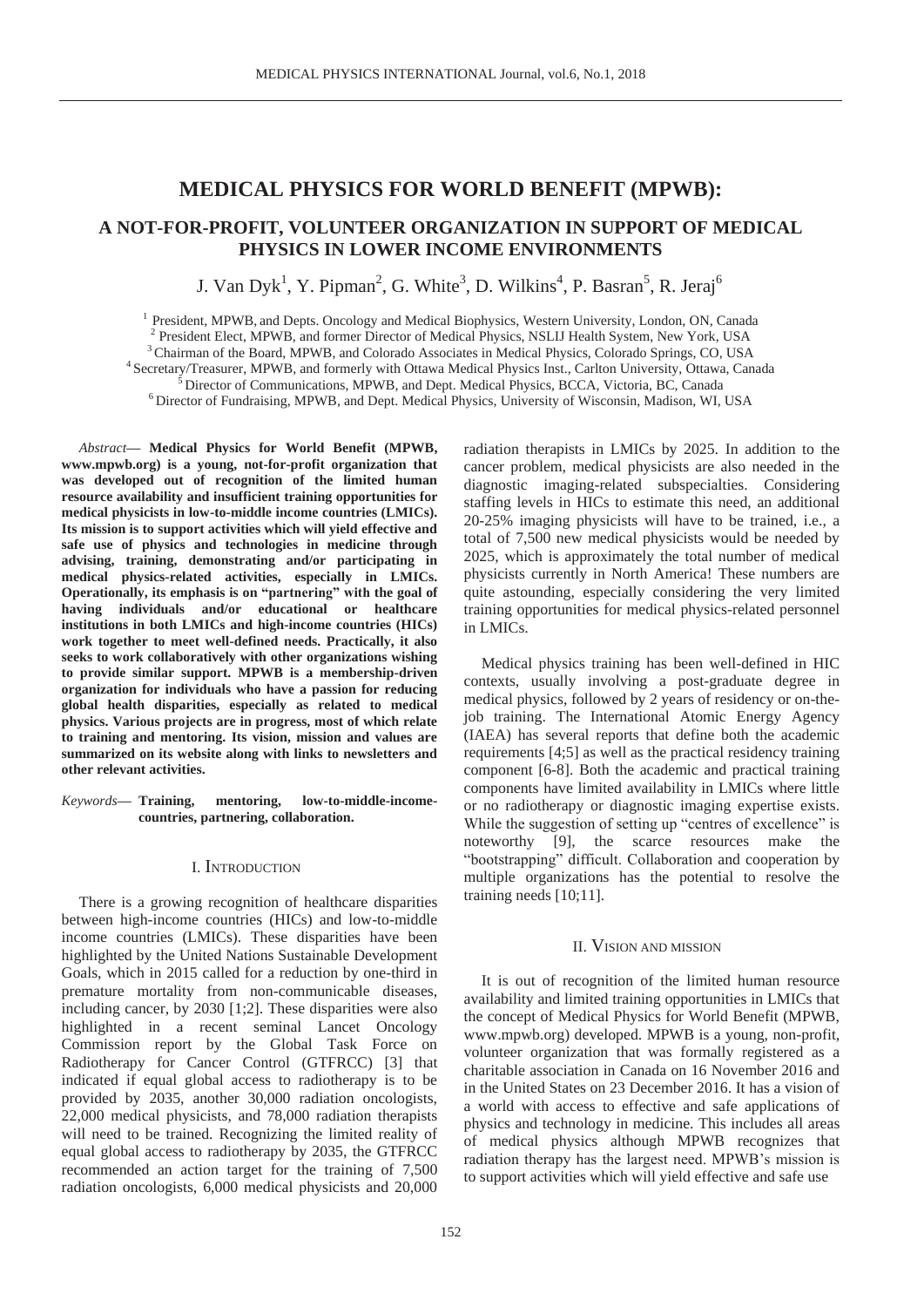

*Fig. 11 Schematic diagram emphasizing the partnering relationship between MPWB and the individuals or institutions being supported by MPWB.* 

of physics and technologies in medicine through advising, training, demonstrating and/or participating in medical physics-related activities, especially in LMICs. Thus, its emphasis is on providing intellectual support through educating, training, mentoring and collaborating. As shown in Figure 1, the theme is "partnering" with a goal of having individuals and/or educational or healthcare institutions in both LMICs and HICs work together to meet well-defined needs. To help ensure sustainability, the intent is to provide support in those LMIC circumstances where basic infrastructure and staff already exist.

MPWB is a membership-driven organization with the formal membership application process having opened in June 2017. There are now over 150 registered Canadian, American, and International members, and a mailing list of over 800 individuals who have expressed an interest in

MPWB activities. The Board meets electronically biweekly and addresses requests for assistance from LMICs that have come largely, although not exclusively, from Africa. In addition to projects specifically targeted towards addressing needs in a LMICs, broader activities related to training and implementation are also addressed by the Board. For example, a generous grant from Dr. Jack Cunningham to MPWB is being allocated largely towards training activities related to treatment planning. In this context, the MPWB Board members are open and welcome to similar initiatives.

Another project is the development of an "Open Syllabus" to support residency training. Recognizing that there is a wealth of on-line, educational resources for medical physics residency and clinical training, MPWB is connecting elements of the IAEA Medical Physics Clinical Training syllabus [6] with open-access resources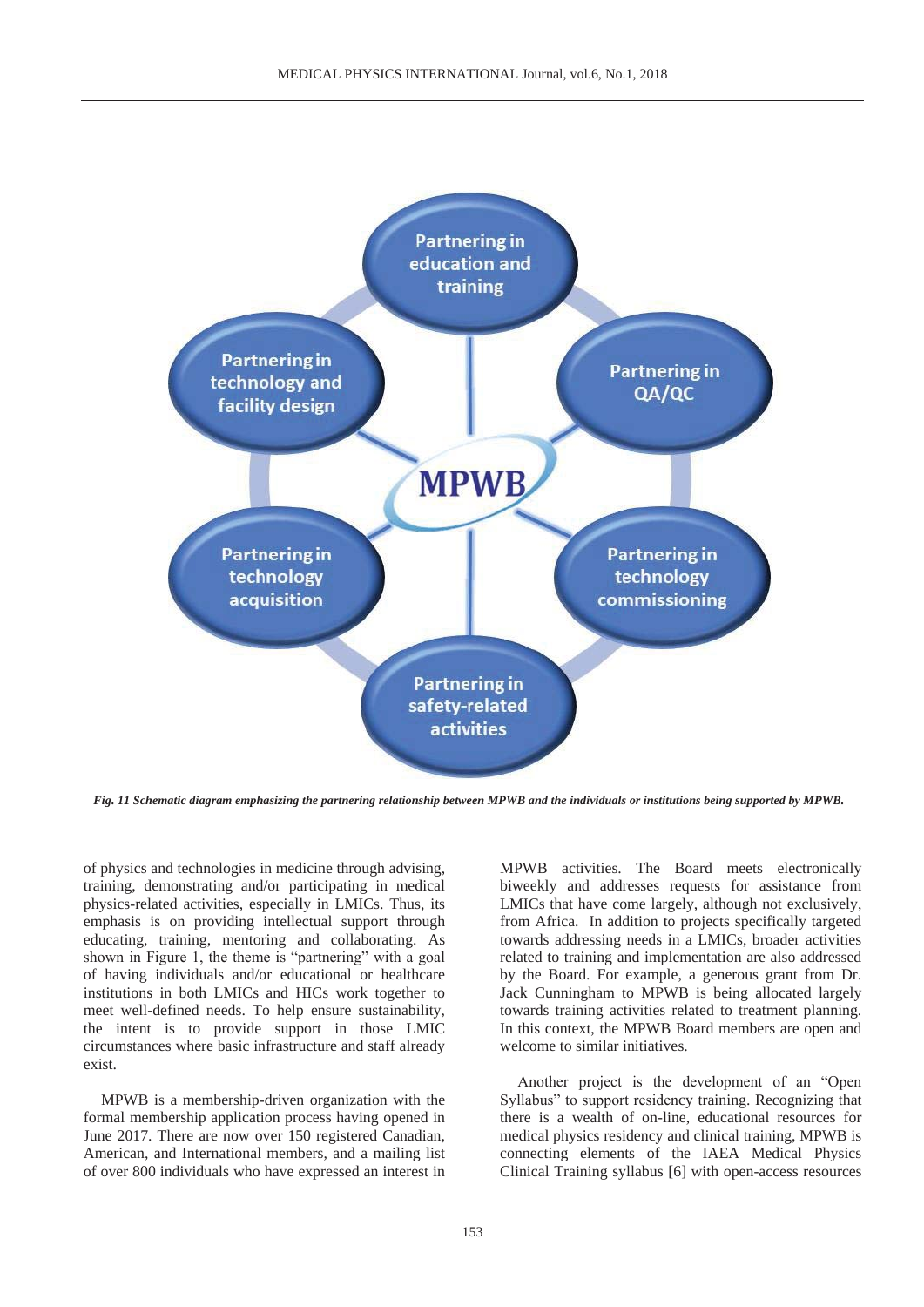that are readily accessible. In this context, the MPWB Board members would be pleased to receive information of any relevant, on-line resources for consideration and inclusion in the Open Syllabus. Multiple other projects are under discussion.

#### III. WHY INDEPENDENT OF EXISTING ORGANIZATIONS?

The question has been asked a number of times as to why MPWB does not function under the auspices of one of the major medical physics organizations such as the International Organization of Medical Physics (IOMP) [11] or the American Association of Physicists in Medicine (AAPM). The answer is that these bigger organizations have multiple priorities that go well beyond providing grass-roots support to individuals, to clinics or to educational institutions in LMICs. They have a broader mandate and more complex administrative structures such that charitable status, allowing tax-deductible donations, is often not available or appropriate. However, MPWB strives to work in close partnership with such organizations. Hence, MPWB has developed a memorandum of understanding with the AAPM, which helps clarify the communication and working relationship. For instance, if working on closely-related projects, MPWB and the AAPM agree to minimize the duplication of efforts and maximize potential benefits. MPWB is also in discussion about becoming an Affiliated International Organization of the IOMP.

MPWB is in frequent communication with the International Atomic Energy Agency (IAEA) about projects in LMIC environments. Indeed, at the recent IAEA International Conference on Advances in Radiation Oncology (ICARO2), the President of MPWB attended as representing MPWB as a non-government organization. MPWB is also working closely with the International Cancer Expert Corps (ICEC, www.ICECcancer.org) on various projects including meetings on developing robust, low cost radiation treatment technologies for challenging environments [12:13]. Two of the MPWB Board members are on the Advisory Board for ICEC. Furthermore, right from the outset, the President of MPWB has been in close communication with the Board Members of Physicien Médical Sans Frontières (PMSF, www.pmsf.asso.fr) who have a similar, although not identical, mandate to MPWB; however, they are not well recognized in the English-speaking world. PMSF has been very supportive of MPWB developing a sister organization. MPWB continues to maintain close contact to ensure collaborative efforts where appropriate and to avoid overlapping projects. In the 2017 Canadian Organization of Medical Physicists (COMP) Strategic Plan, under Strategic Priority 4, "Engage in strategically aligned international initiatives", the following is included: "COMP is providing support for the newly launched Medical Physics for World Benefit."

#### IV. WHAT ABOUT EQUIPMENT DONATIONS?

MPWB is often asked about new and used equipment donations. The MPWB mandate is to provide educational and training support where appropriate, and it defers equipment donations to other organizations. MPWB recognizes the limitations and potential pitfalls of donation of large, expensive, used equipment (e.g., linear accelerators, cobalt-60 machines, CT scanners, other major imaging devices). The success of such donations often fail due to inadequate needs assessment and lack of support for training, service and parts [14;15]. However, MPWB has been in close communication with the IOMP/AAPM Equipment Donation Subcommittee which is focused on small equipment donations. MPWB is supportive of providing training assistance for equipment such as dosimetry systems that have been fully refurbished, recalibrated and safe for use.

### V. SUMMARY

In summary, MPWB is a young, not-for-profit, volunteer organization with the mandate of partnering to provide education, mentoring and training support to LMIC contexts. MPWB seeks the support of individuals who have a passion for reducing global health disparities, especially as related to medical physics. More information can be found on the MPWB website (www.mpwb.org).

#### VI. REFERENCES

- [1] UNITED NATIONS GENERAL ASSEMBLY. Transforming our world: the 2030 Agenda for Sustainable Development. http://www.un.org/ga/search/view\_doc.asp?symbol=A/70/L.1&L ang=E (Accessed 2018-02-10), United Nations . 2015.
- [2] UNITED NATIONS. Sustainable Development Goals (http://www.un.org/sustainabledevelopment/sustainabledevelopment-goals/) (Accessed 2018-02-10), United Nations . 2018.
- [3] ATUN R., JAFFRAY D.A., BARTON M.B., BRAY F., BAUMANN M., VIKRAM B., HANNA T.P., KNAUL F.M., LIEVENS Y., LUI T.Y., MILOSEVIC M., O'SULLIVAN B., RODIN D.L., ROSENBLATT E., VAN DYK J., YAP M.L., ZUBIZARRETA E., GOSPODAROWICZ M. Expanding global access to radiotherapy, Lancet Oncol, 16, (2015) 1153-1186.
- [4] INTERNATIONAL ATOMIC ENERGY AGENCY (IAEA). Postgraduate Medical Physics Academic Programmes. TCS 56, International Atomic Energy Agency, Vienna, Austria (2013).
- [5] INTERNATIONAL ATOMIC ENERGY AGENCY (IAEA). Roles and Responsibilities, and Education and Training Requirements for Clinically Qualified Medical Physicists. HHS No. 25, International Atomic Energy Agency, Vienna, Austria (2013).
- [6] INTERNATIONAL ATOMIC ENERGY AGENCY (IAEA). Clinical Training of Medical Physicists Specializing in Radiation